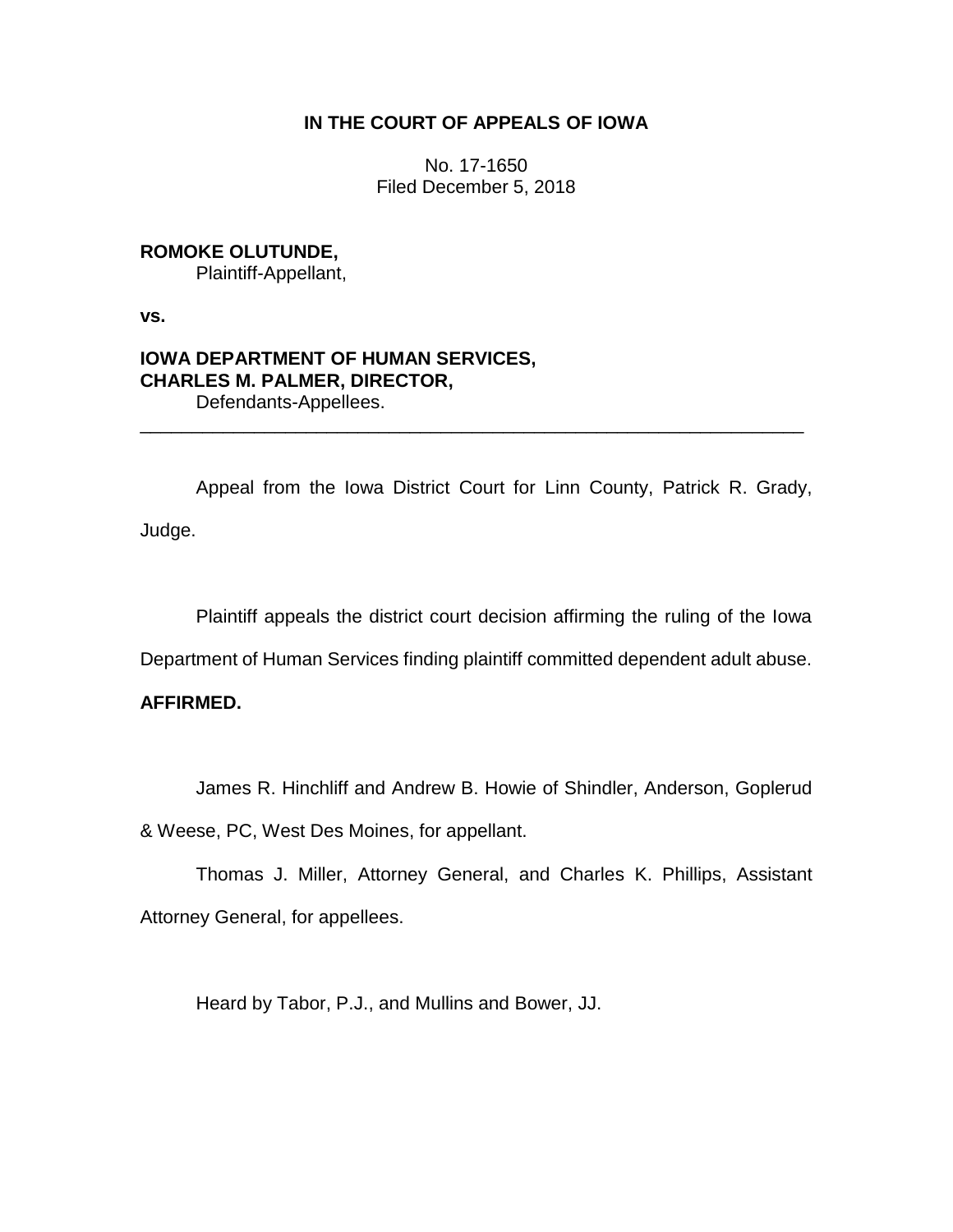**BOWER, Judge.**

Romoke Olutunde appeals the district court decision affirming the Iowa Department of Human Services (DHS) ruling finding she committed dependent adult abuse. We find DHS properly interpreted the term "caretaker" and concluded Olutunde was a caretaker of the patient in question during the relevant period of time. We also find there is substantial evidence in the record to show staff trained by Olutunde were not consistent in providing medication to the patient in a timely manner, or at the very least, were not consistent in providing documentation to show whether or not the patient was receiving her medication as prescribed. We affirm the district court's decision, affirming the decision of DHS finding Olutunde committed dependent adult abuse.

#### **I. Background Facts & Proceedings**

At the time of the incidents in this case in March 2014, J.N. was a fifty-five year old person unable to care for herself due to physical and mental health problems. In particular, J.N. needed assistance in managing her medications. J.N. did not have the ability to know which medications to take or when to take them. The parties agree J.N. was a dependent adult within the meaning of Iowa Code section 235B.2(4) (2014).

In December 2013, J.N. began living at All Ages Care Services, LLC (All Ages). Olutunde, a certified nursing assistant, was the owner and clinical director of All Ages, and she provided training and supervision of employees working there. Olutunde was not present at All Ages every day. All Ages had an administrator

2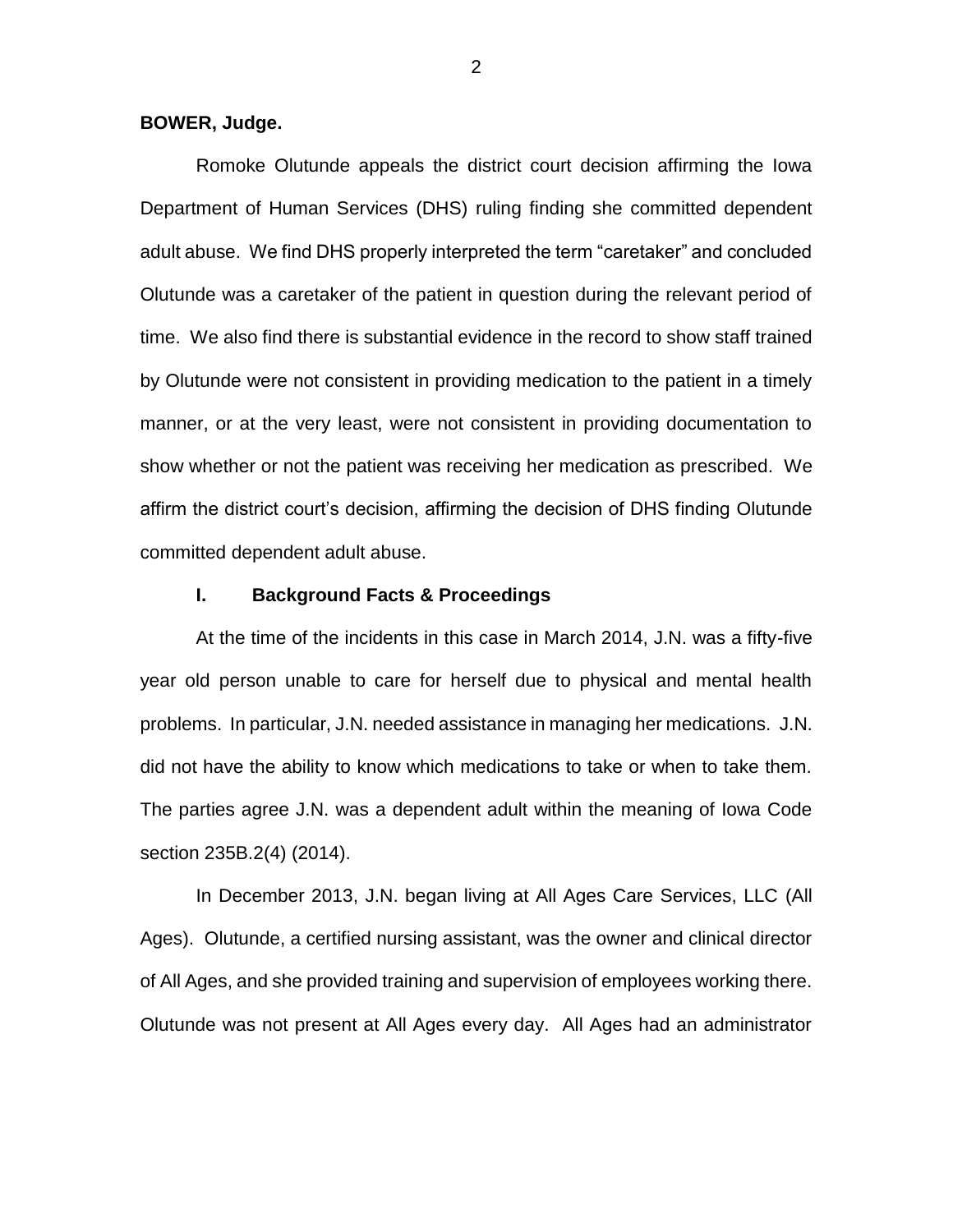who provided day-to-day supervision of employees.<sup>1</sup> At times, when no one else was available, Olutunde would work a shift for an absent employee and provide direct care for the patients. Olutunde testified she never administered medication to J.N.

On March 6, 2014, J.N. began attending Robert E. Miller Iowa Developmental Services (REM) from 8:45 a.m. to 2:15 p.m. each day, then returning to All Ages. When J.N. first began attending REM, the day program did not have authorization to administer J.N.'s medication to her. An employee of All Ages was supposed to go to REM every afternoon to give J.N. her medication. REM received permission on March 25, 2014, to give J.N. her afternoon medication. J.N.'s DHS case manager, Angela Albers, moved J.N. from All Ages to a different residential facility on May 1, 2014.

On March 28, 2014, DHS received an allegation J.N. had been subjected to dependent adult abuse. The allegation claimed J.N. had been denied critical care due to failure to ensure she was receiving her medications as prescribed. Three areas of complaint were raised: (1) whether someone from All Ages went to REM to give J.N. her medication every afternoon from March 6 to 25; (2) during the same time period, whether J.N.'s medication was sometimes placed in her backpack to be transported to REM although J.N. was not to have access to the medication; and (3) after March 25, whether bubble packs containing J.N.'s medication showed she had not been receiving all of her medication while at All Ages.

<sup>1</sup> During part of the time in question, the administrator was Soji Olutunde, Olutunde's husband. Later, Sam Blackford was hired as the administrator of All Ages.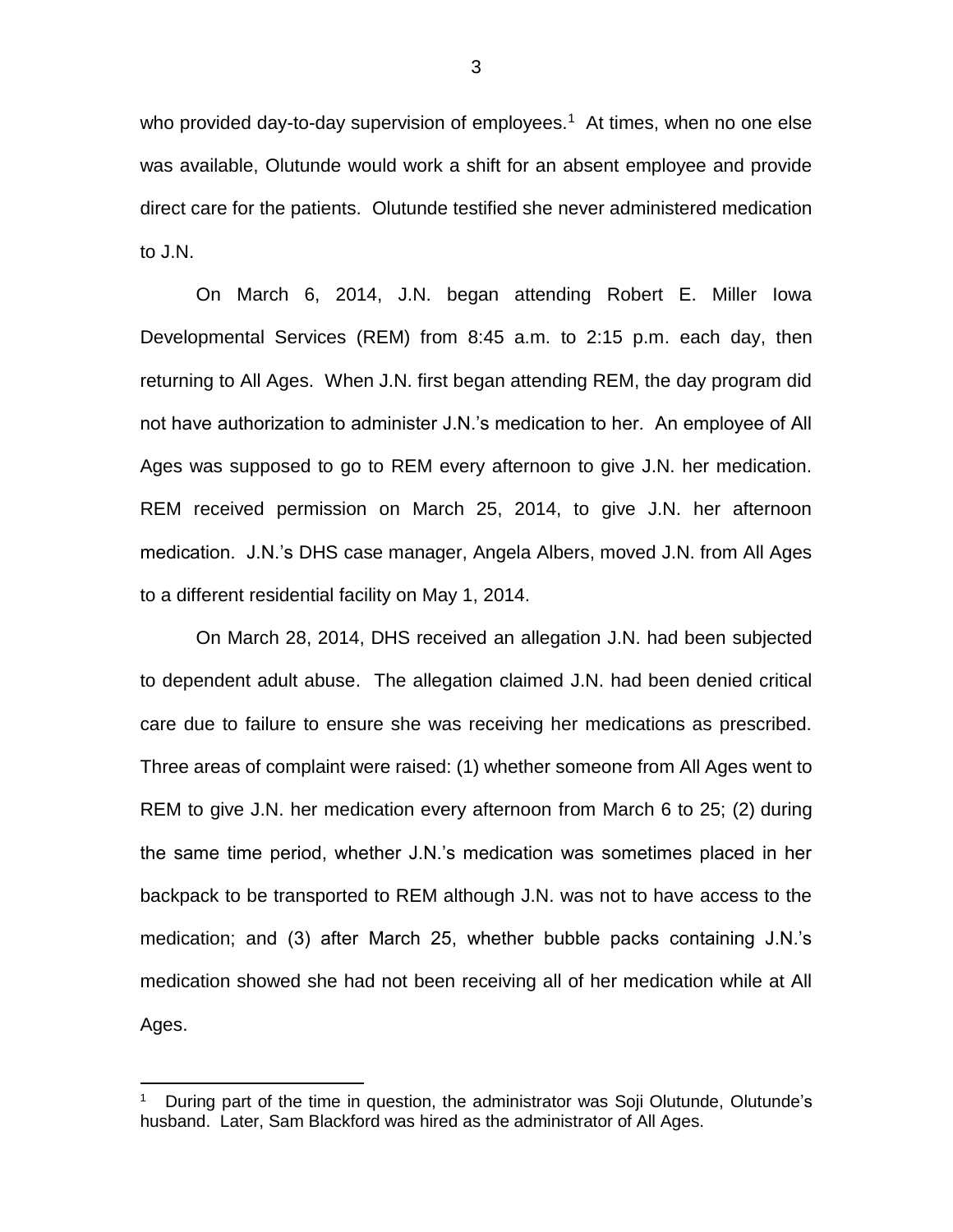DHS issued a founded report against Olutunde, finding she was "responsible for making sure that the staff has the necessary training to care for [J.N.] and in dealing with crisis situations." The report stated:

There is evidence that the dependent adult does not have adequate medical care. [A DHS worker] reviewed the medication log for March 2014 for [J.N.] and there are a lot of questions, regarding inconsistencies that no one seems to be able to answer to. REM staff have also reported that medication in [J.N.]'s bubble packs was still there for several days, indicating she was not getting it. This was apparent after viewing the log. [Olutunde] did not provide her staff with All Ages the appropriate training to know and understand medication passing in order to ensure that [J.N.] was getting the adequate medical care she needed daily. [Olutunde] admits to being the one responsible for all consumers' care, however, she is unable to answer questions regarding the agency or consumers, as [Soji] is the primary one to run the agency.

Olutunde filed an administrative appeal of the founded report with the Iowa Department of Inspections and Appeals (DIA). A hearing was held in which evidence both supporting and contrary to the findings in the founded report was presented.

The administrative law judge (ALJ) reversed the founded report against Olutunde. The ALJ found Olutunde was not a caretaker within the meaning of Iowa Code section 235.2(5)(a)(1)(d) and *Mosher v. Department of Inspections & Appeals*, 671 N.W.2d 501, 511–12 (Iowa 2003). The ALJ determined DHS did not show Olutunde was present during acts of dependent adult abuse or personally deny J.N. adequate medical care. The ALJ also found J.N. was not given her afternoon medication on March 6, 2014, but concluded, "I cannot base 'Founded' determinations of dependent adult abuse against Olutunde based on evidence that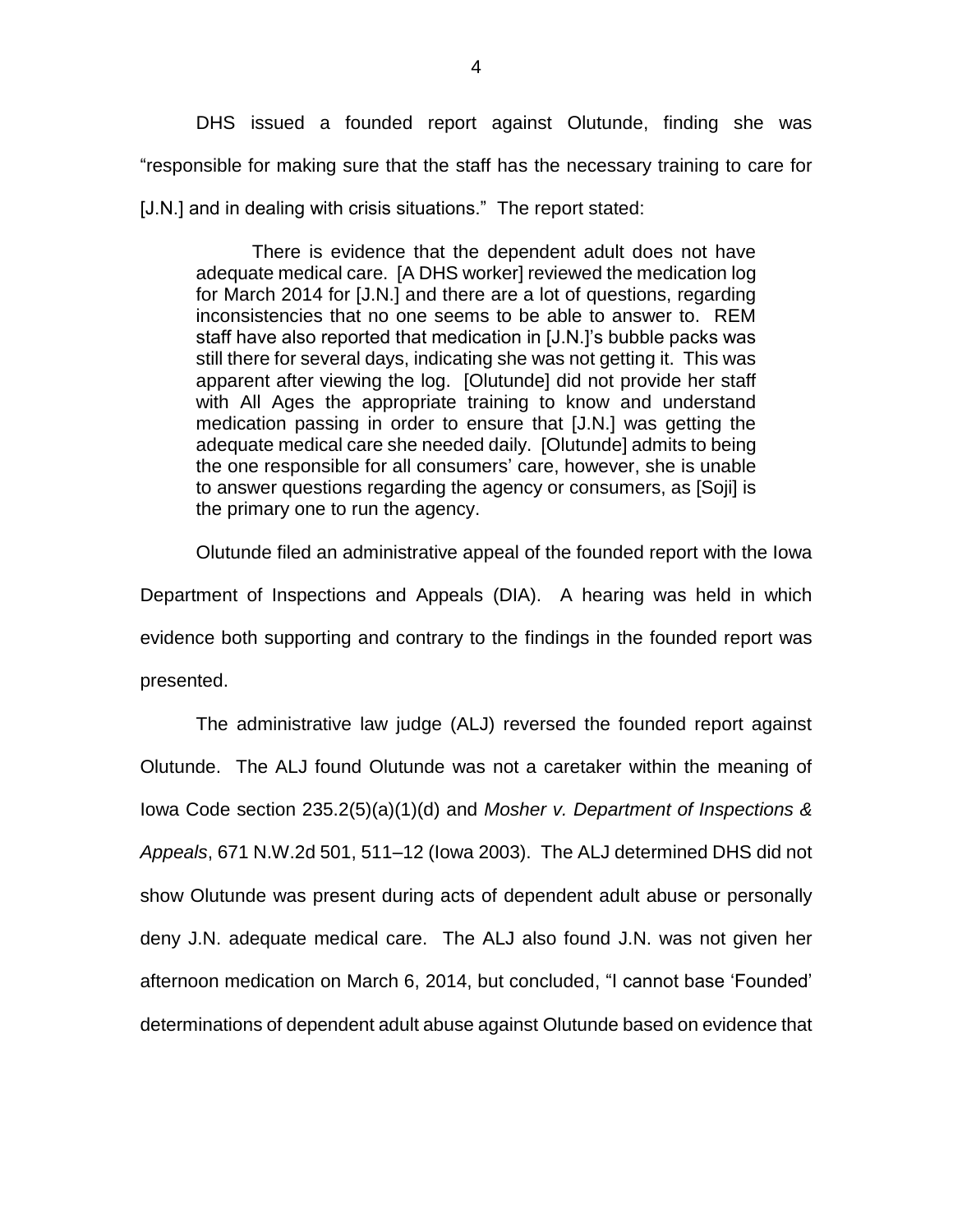on one date, J.N. was not given her medications as prescribed."<sup>2</sup> The ALJ determined Olutunde's name should be removed from the adult abuse registry.

DHS appealed the ALJ's decision to the DHS director. In a final decision, the director adopted the ALJ's factual findings but came to different legal conclusions. He affirmed the founded report of dependent adult abuse. The director disagreed with the ALJ's interpretation of *Mosher*, finding Olutunde was J.N.'s caretaker because she was responsible for the care J.N. received in the facility and the training of J.N.'s caregivers. The director also found there were ongoing problems with J.N.'s medications, noting REM often needed to remind staff from All Ages to come over to give J.N. her afternoon medication, J.N. would bring her medications in her backpack, and the bubble packs showed J.N. was not receiving all of her medications. The director concluded Olutunde "deprived J.N. of the minimum level of medical care to the extent that there was an immediate or potential danger to [J.N.]"

Olutunde filed a petition for judicial review of the director's decision. The district court agreed with the director's interpretation of *Mosher*, finding Olutunde qualified as a caretaker at the time J.N. was subjected to dependent adult abuse. The court found, "As director of the clinic, Olutunde assumed responsibility for J.N.'s protection, care and custody at the time of the specifically alleged abuse or neglect in this case." The court determined there was substantial evidence in the record to show J.N. was not properly supervised by Olutunde, stating "J.N.'s

 $\overline{a}$ 

5

<sup>2</sup> Under Iowa Code section 235B.3(1)(c), a report of dependent adult abuse should not be considered confirmed if the abuse is determined to be "minor, isolated, and unlikely to reoccur." *See also* Iowa Admin. Code r. 441—176.3(4),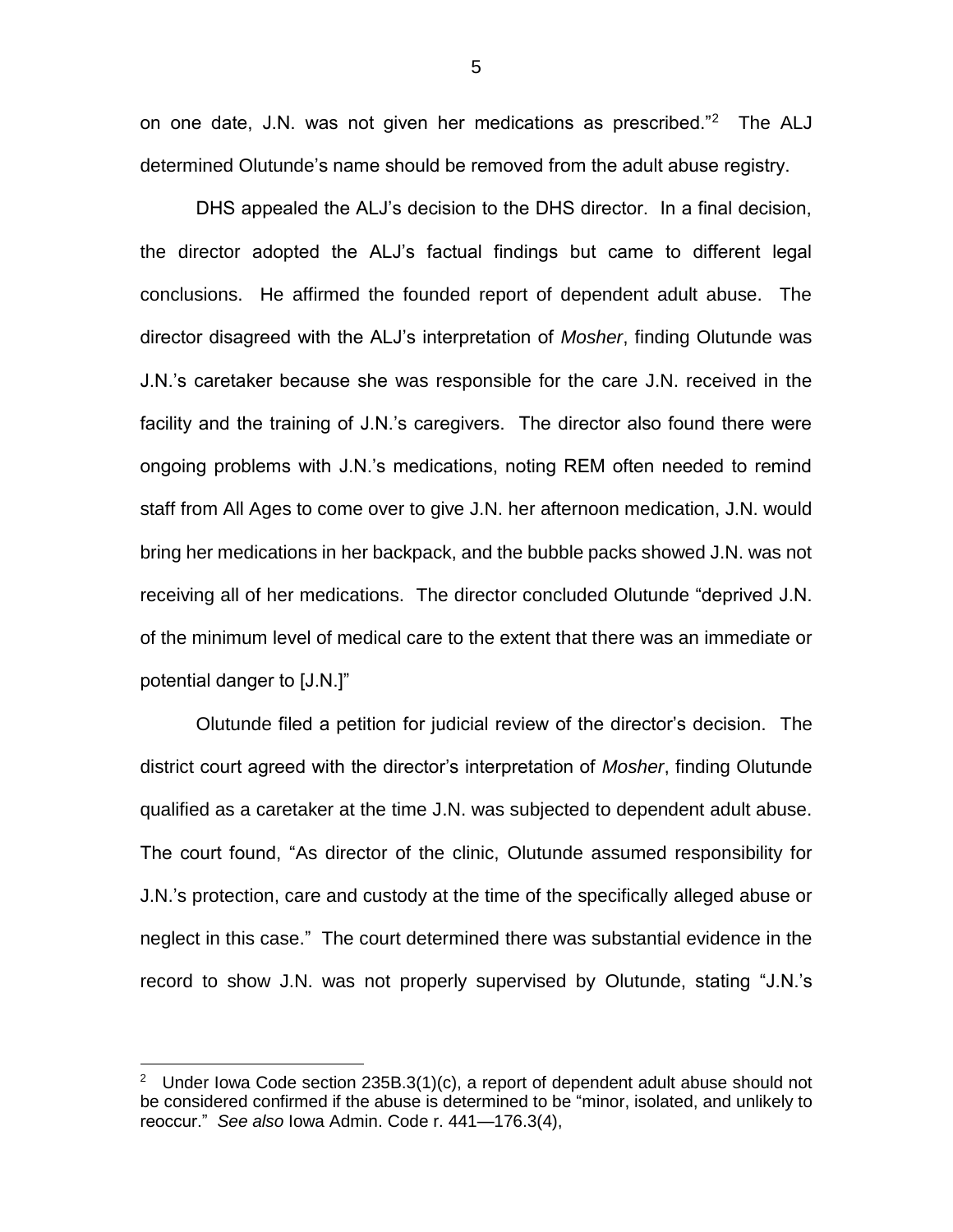medications were not always in the right place at the right time and were not administered to her regularly or in the manner by which they were prescribed." The court affirmed the director's decision. Olutunde now appeals.

#### **II. Standard of Review**

On a petition for judicial review, our review of an agency's decision is governed by Iowa Code section 17A.19(10). *Ghost Player, LLC v. Iowa Dep't of Econ. Dev.*, 906 N.W.2d 454, 462 (Iowa 2018). "The district court may properly grant relief if the agency action prejudiced the substantial rights of the petitioner and the agency action fits one of the enumerated criteria included in Iowa Code section 17A.19(10)(a)–(n)." *Id.* "In reviewing the decision of the district court, we must apply the standards set forth in Iowa Code section 17A.19(10) to determine whether we reach the same result as the district court." *Kopecky v. Iowa Racing & Gaming Comm'n*, 891 N.W.2d 439, 442 (Iowa 2017).

#### **III. Dependent Adult Abuse**

As pertaining to this case, dependent adult abuse means, "The deprivation of the minimum food, shelter, clothing, supervision, physical or mental health care, and other care necessary to maintain a dependent adult's life or health," "as a result of the willful or negligent acts or omissions of a caretaker." Iowa Code § 235B.2(5)(1)(d). "'Minimum food, shelter, clothing, supervision, physical and mental health care, and other care' means that food, shelter, clothing, supervision, physical and mental health care, and other care which, if not provided, would constitute denial of critical care." 3 Iowa Admin. Code r. 441—176.1. The term

<sup>&</sup>lt;sup>3</sup> Iowa Administrative Code rule 441-176.1 provides: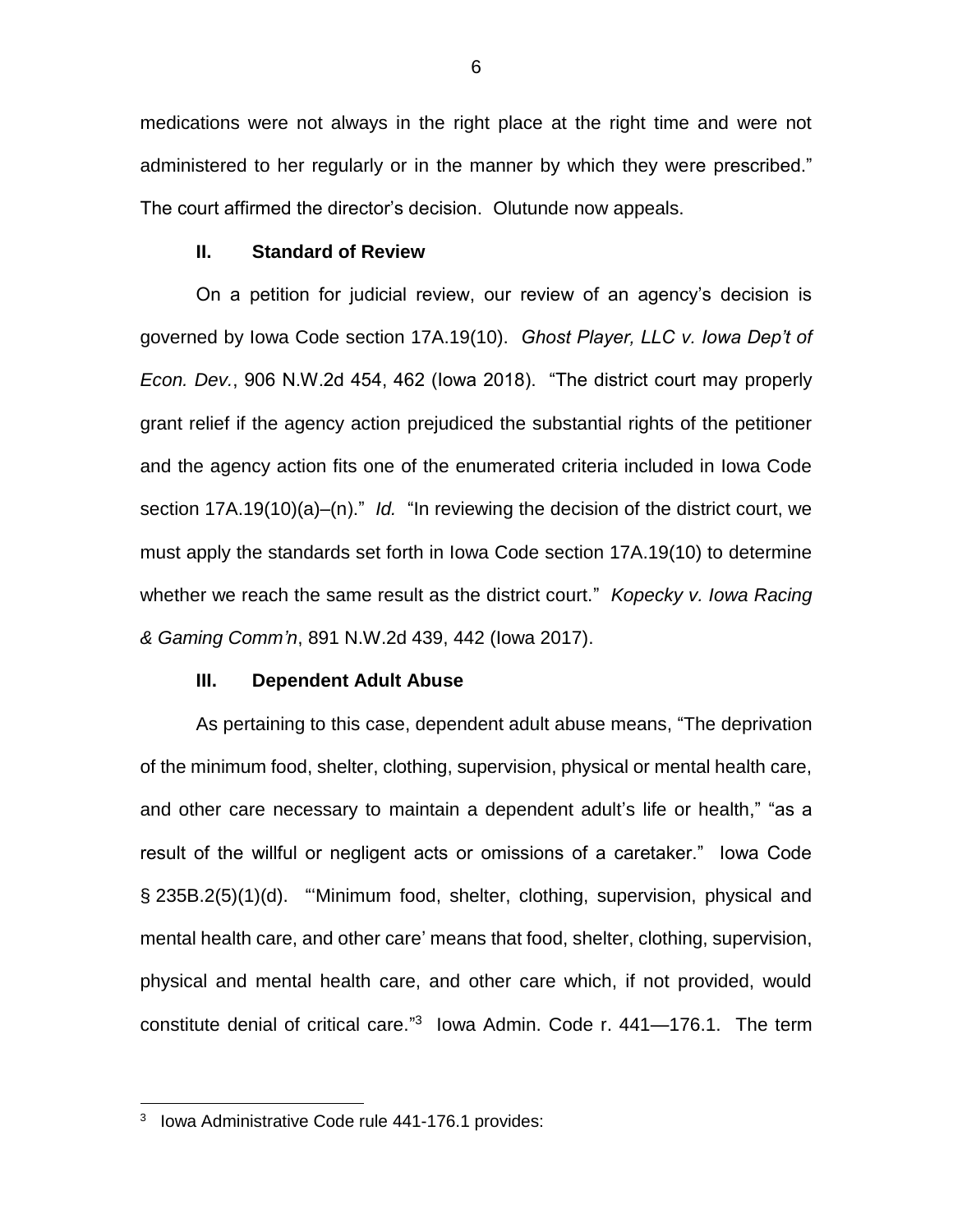"caretaker" is defined as "a related or nonrelated person who has the responsibility for the protection, care, or custody of a dependent adult as a result of assuming the responsibility voluntarily, by contract, through employment, or by order of the court." *Id.*; Iowa Code § 235B.2(1).

All of the following criteria must be met for a finding of dependent adult abuse:

a. The person is a dependent adult.

b. Dependent adult abuse exists as defined in Iowa Code section 235B.2.

c. A caretaker exists in reports of physical injury to or unreasonable confinement or cruel punishment of a dependent adult; commission of a sexual offense; exploitation; and deprivation by another person of food, shelter, clothing, supervision, physical and mental health care and other care necessary to maintain life or health.

Iowa Admin. Code r. 441—176.3(1).

 $\overline{a}$ 

**A.** Olutunde claims she was not a caretaker for J.N. within the meaning of section 235B.2(5)(1)(d). She points out she was not directly involved in the care of J.N. and did not administer medication to her. Olutunde did not work with the residents of All Ages on a regular basis. She states there is no evidence to show she deprived J.N. of "the minimum food, shelter, clothing, supervision, physical or mental health care, and other care necessary to maintain a dependent adult's life or health." *See* Iowa Code § 235B.2(5)(1)(d).

<sup>&</sup>quot;Denial of critical care" exists when the dependent adult's basic needs are denied or ignored to such an extent that there is immediate or potential danger of the dependent adult suffering injury or death, or is a denial of, or a failure to provide the mental health care necessary to adequately treat the dependent adult's serious social maladjustment, or is a gross failure of the caretaker to meet the emotional needs of the dependent adult necessary for normal functioning, or is a failure of the caretaker to provide for the proper supervision of the dependent adult.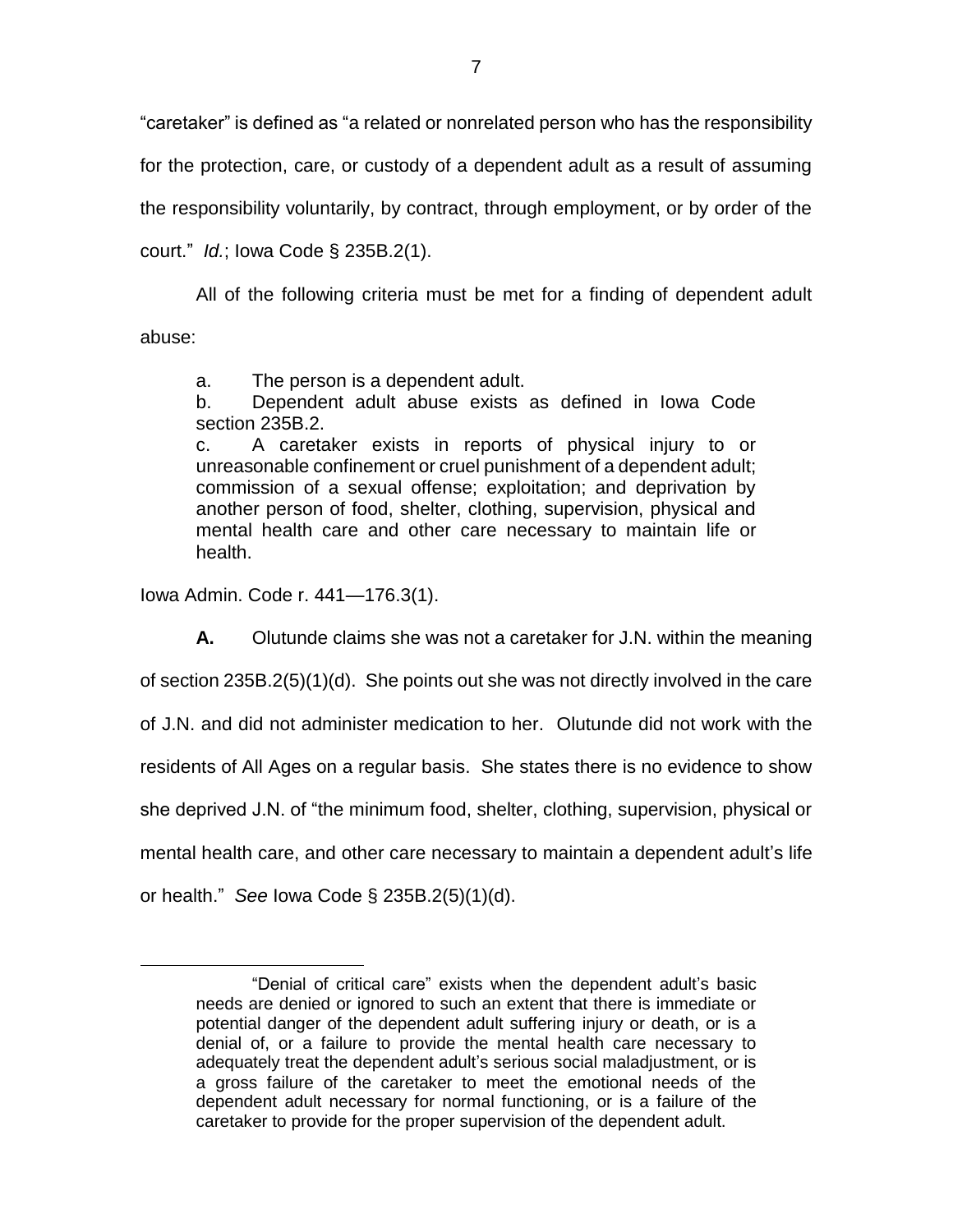Much of the discussion in the proceedings in this case has involved the meaning of *Mosher*, 671 N.W.2d at 511–12. While Tiffany Mosher was the administrator of a licensed nursing facility and J.B. was a patient, Mosher obtained a loan from J.B. *Mosher*, 671 N.W.2d at 504. Mosher left her job and became employed at a different facility, but continued to visit J.B. *Id.* Subsequently, J.B. left this facility as well. *Id.* After neither Mosher nor J.B. were at the same facility, Mosher received further gifts and loans from J.B. *Id.* at 505. DIA determined Mosher had committed dependent adult abuse by financially exploiting J.B. *Id.* at 506. The district court reversed the agency's decision, finding J.B. was not a dependent adult. *Id.* The court also found Mosher was a caretaker while she was the administrator of the facility where J.B. resided but was not his caretaker after she left her job there. *Id.*

DIA appealed. *Id.* at 507. In discussing the statutory definition of terms in chapter 235B, the Iowa Supreme Court determined, "Because DHS, not DIA, clearly has discretion to interpret this particular provision, it would be contrary to the language of the statute for this court to hold that DIA has the discretion to elaborate on the statutory definition of this term." *Id.* at 510. The court concluded, "Consequently, we will review DIA's interpretation of chapter 235B for correction of errors of law and not under the more deferential standard permitting reversal only where the agency's interpretation is 'irrational, illogical, or wholly unjustifiable.'" *Id.* (citing Iowa Code § 17A.19(10)(c), (*l*)).

The supreme court found "the requisite elements of exploitation of a 'dependent adult' by a 'caretaker' must be present at the time of the specific act providing a basis for DIA's determination that Mosher committed 'dependent adult

8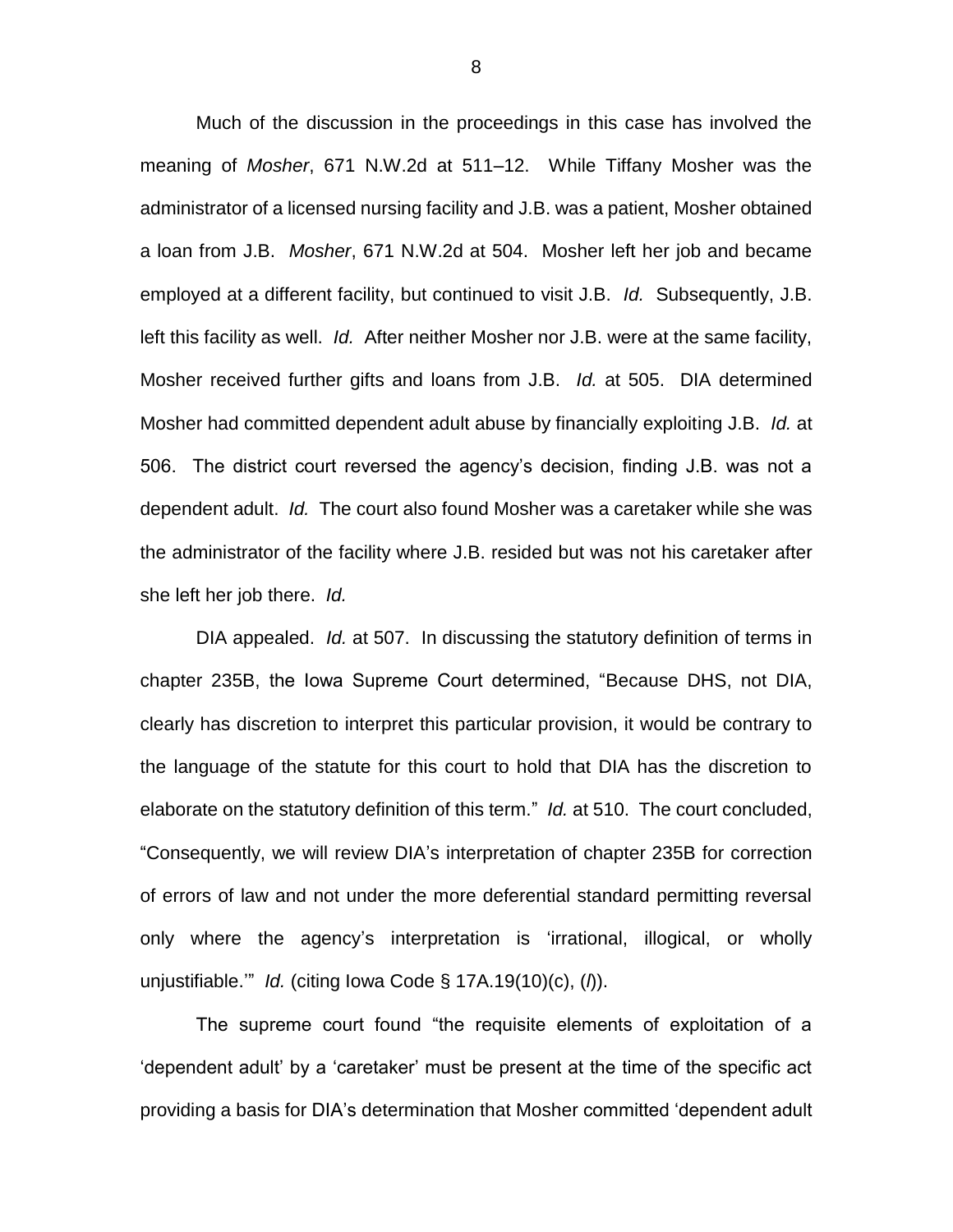abuse.'" *Id.* at 511. "Section 235B.2(5)(a)(1)(c) requires that a person qualify as a caretaker at the time of each specific act of abuse." *Id.* at 518. The court found Mosher was no longer a "caretaker" when she received gifts from a J.B. after she was no longer the administrator of the facility where he lived.<sup>4</sup> Id. at 511–12. The Iowa Supreme Court additionally found J.B. was not a dependent adult within the meaning of section 235B.2(4). *Id.* at 518. The court concluded Mosher had not committed dependent adult abuse. *Id*. at 518–19.

Under *Mosher*, DHS's interpretation of chapter 235B should be reversed only where the agency's interpretation is "irrational, illogical, or wholly unjustifiable." *Id.* at 510 (citing Iowa Code § 17A.19(10)(*l*)). "This standard requires us to allocate some deference to the [agency's] determinations, but less than we give to the agency's findings of fact." *Larson Mfg. Co. v. Thorson*, 763 N.W.2d 842, 850 (Iowa 2009). "A decision is 'irrational' when it is 'not governed by or according to reason.' A decision is 'illogical' when it is 'contrary to or devoid of logic.' A decision is 'unjustifiable' when it has no foundation in fact or reason." *Burton v. Hilltop Care Ctr.*, 813 N.W.2d 250, 265 (Iowa 2012) (quoting *Sherwin– Williams Co. v. Iowa Dep't of Revenue,* 789 N.W.2d 417, 432 (Iowa 2010)).

On the issue of whether Olutunde was a "caretaker" of J.N., the director of DHS stated:

The language in *Mosher* pertains to individuals who are no longer employed at the facility out of which the caretaker relationship arises at the time the abuse occurs, not to individuals still employed at the facility, who have supervisory ownership over the facility during

<sup>4</sup> In *Mosher*, the district court found Mosher was a caretaker for J.B. during the time she was the administrator of the facility where J.B. resided. *Mosher*, 671 N.W.2d at 511. This finding was not challenged on appeal, and therefore, not discussed in the supreme court's opinion on this issue.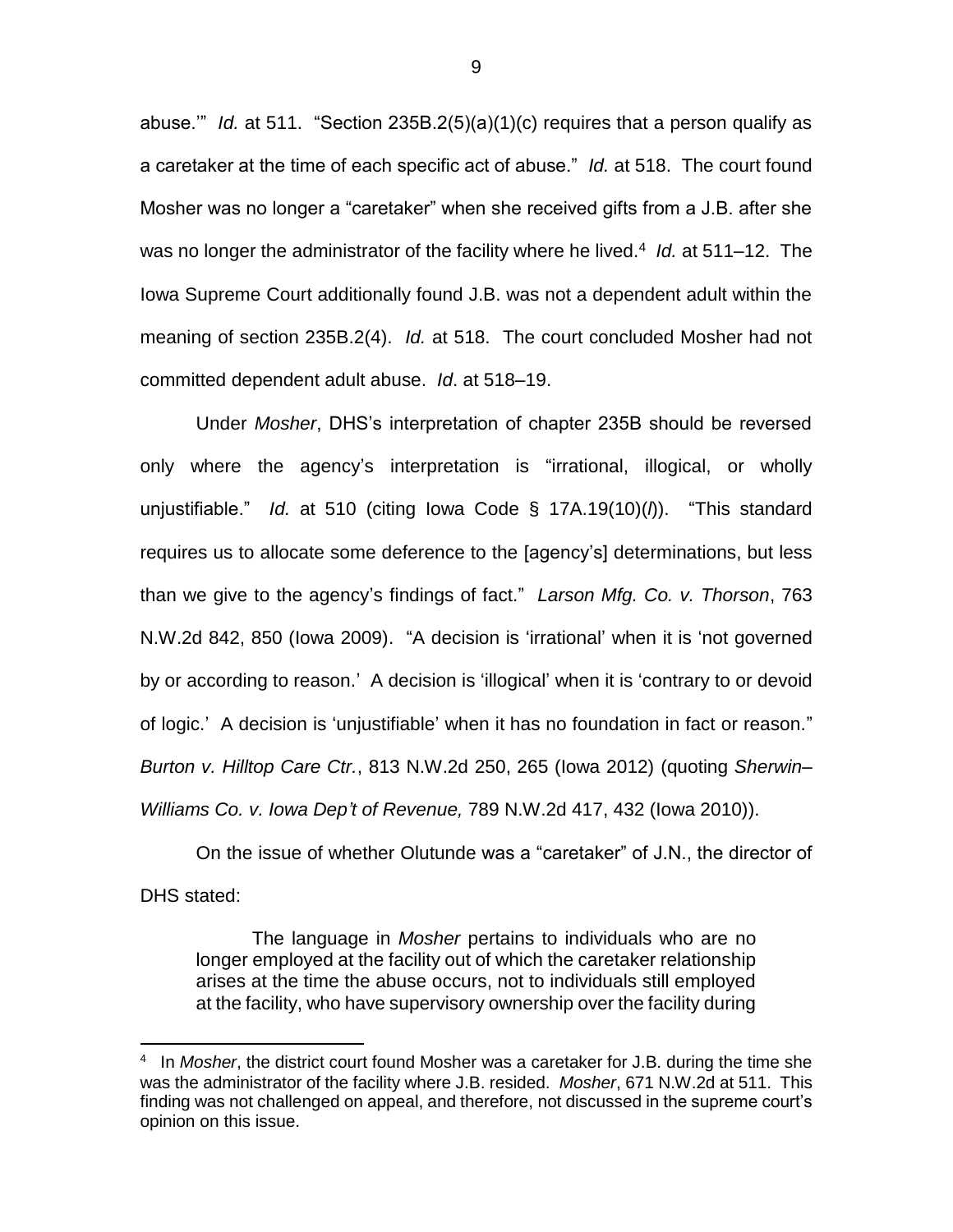the relevant time period. In this instance [Olutunde was] running the facility during the time period J.N. was alleged to have received improper medical care. [Olutunde] had accepted J.N. into [the] facility. [Olutunde was] responsible for training and supervision of the individuals who provided J.N. direct care while she resided in [the] facility. Therefore, [Olutunde was] responsible for J.N. being in [the] facility, for the care J.N. received in [the] facility, and for training J.N.'s caregivers. [Olutunde was] responsible for her care and protection.

We conclude DHS's interpretation of the term "caretaker" in section 235B.2(1) is not irrational, illogical, or wholly unjustifiable. *See* Iowa Code § 17A.19(10)(*l*). Section 235B.2(1) defines the term "caretaker" as "a related or nonrelated person who has the responsibility for the protection, care, or custody of a dependent adult as a result of assuming the responsibility voluntarily, by contract, through employment, or by order of the court." We are unable to find the agency's interpretation of the term "caretaker" to include a director of a facility who was responsible for supervision and training of employees is "not governed by or according to reason," "contrary to or devoid of logic," or having "no foundation in fact or reason." *See Burton*, 813 N.W.2d at 265. We affirm DHS's decision Olutunde was a caretaker of J.N. during the relevant time period.

**B.** Olutunde claims there is not substantial evidence in the record to show she engaged in willful or negligent acts or omissions to deprive J.N. "of the minimum food, shelter, clothing, supervision, physical or mental health care, and other care necessary to maintain a dependent adult's life or health." *See* Iowa Code § 235B.2(5)(1)(d). She states there was insufficient evidence to show J.N. was not given all of her medication at the prescribed time. She also states, even if there was evidence J.N. did not receive all of her medications in a timely manner, there is insufficient evidence to show this was due to Olutunde's willful or negligent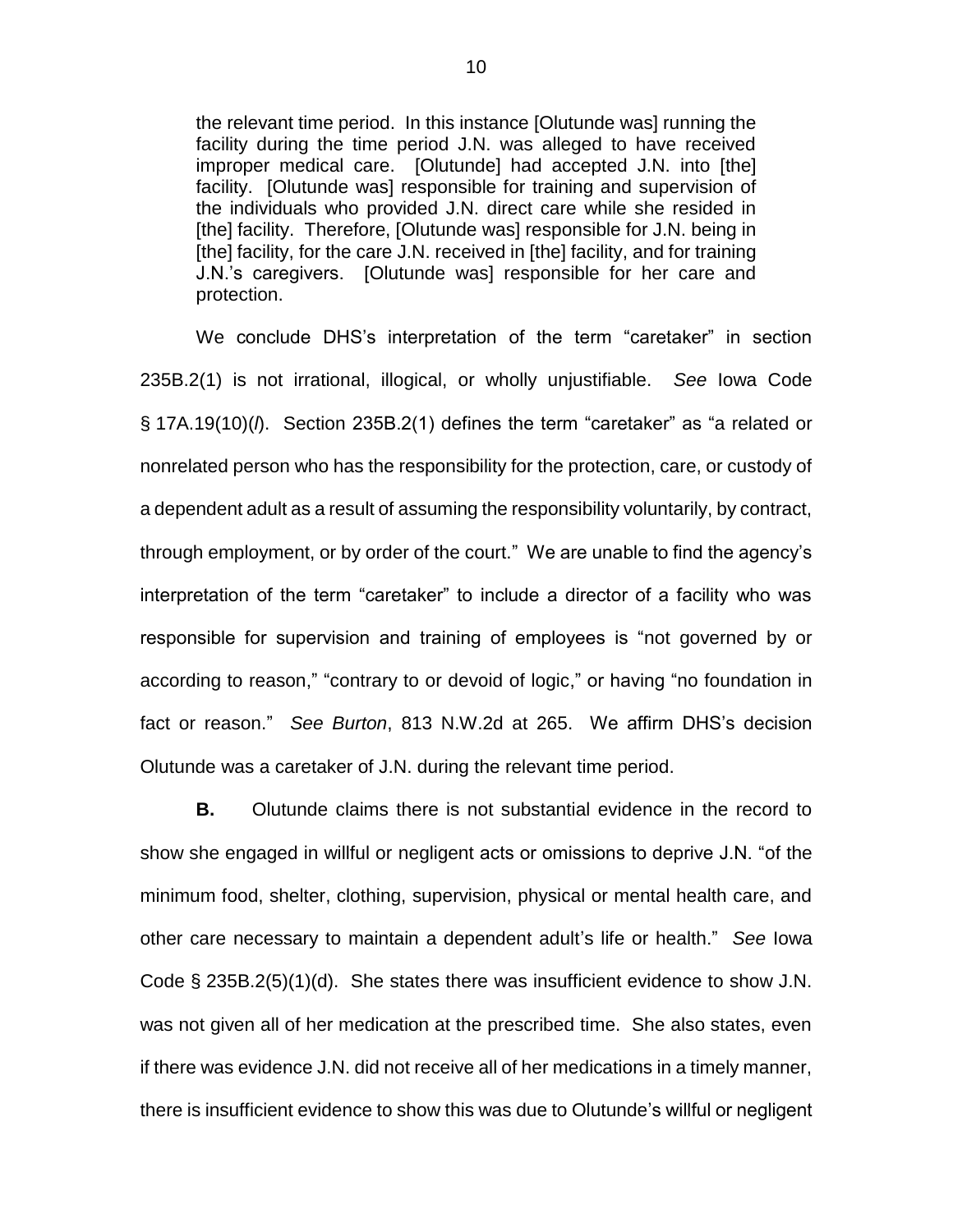acts. Olutunde claims the evidence does not show the supervision and training she provided to the employees of All Ages caused harm to J.N.

"Substantial evidence" is considered to be "the quantity and quality of evidence that would be deemed sufficient by a neutral, detached, and reasonable person, to establish the fact at issue when the consequences resulting from the establishment of that fact are understood to be serious and of great importance." *Cedar Rapids Cmty. Sch. Dist. v. Pease*, 807 N.W.2d 839, 845 (Iowa 2011) (quoting Iowa Code  $\S$  17A.19(10)(f)(1)). We view the evidence as a whole and consider it "in light of all the relevant evidence in the record." Iowa Code § 17A.19(10)(f)(3).

We do not consider whether the evidence supports a different finding, instead we consider whether there is substantial evidence to support the agency's factual findings. *Abbas v. Iowa Ins. Div.*, 893 N.W.2d 879, 891 (Iowa 2017). In other words, "An agency's decision does not lack substantial evidence because inconsistent conclusions may be drawn from the same evidence." *Evenson v. Winnebago Indus., Inc.*, 881 N.W.2d 360, 366 (Iowa 2016) (citation omitted). "[E]vidence is not insubstantial merely because it would have supported contrary inferences." *Wal-Mart Stores, Inc. v. Caselman*, 657 N.W.2d 493, 499 (Iowa 2003).

The director of DHS found:

[Olutunde was] running the facility during the timeframe J.N. received improper medical care. [Olutunde] had accepted J.N. into [the] facility. [Olutunde was] responsible for supervising and training the individuals who provided J.N.'s direct care. [Olutunde] must be deemed to have been J.N.'s caretaker because [she was] responsible for [the] facility, for the care she received in the facility, and for training her caregivers. [Olutunde was] responsible for the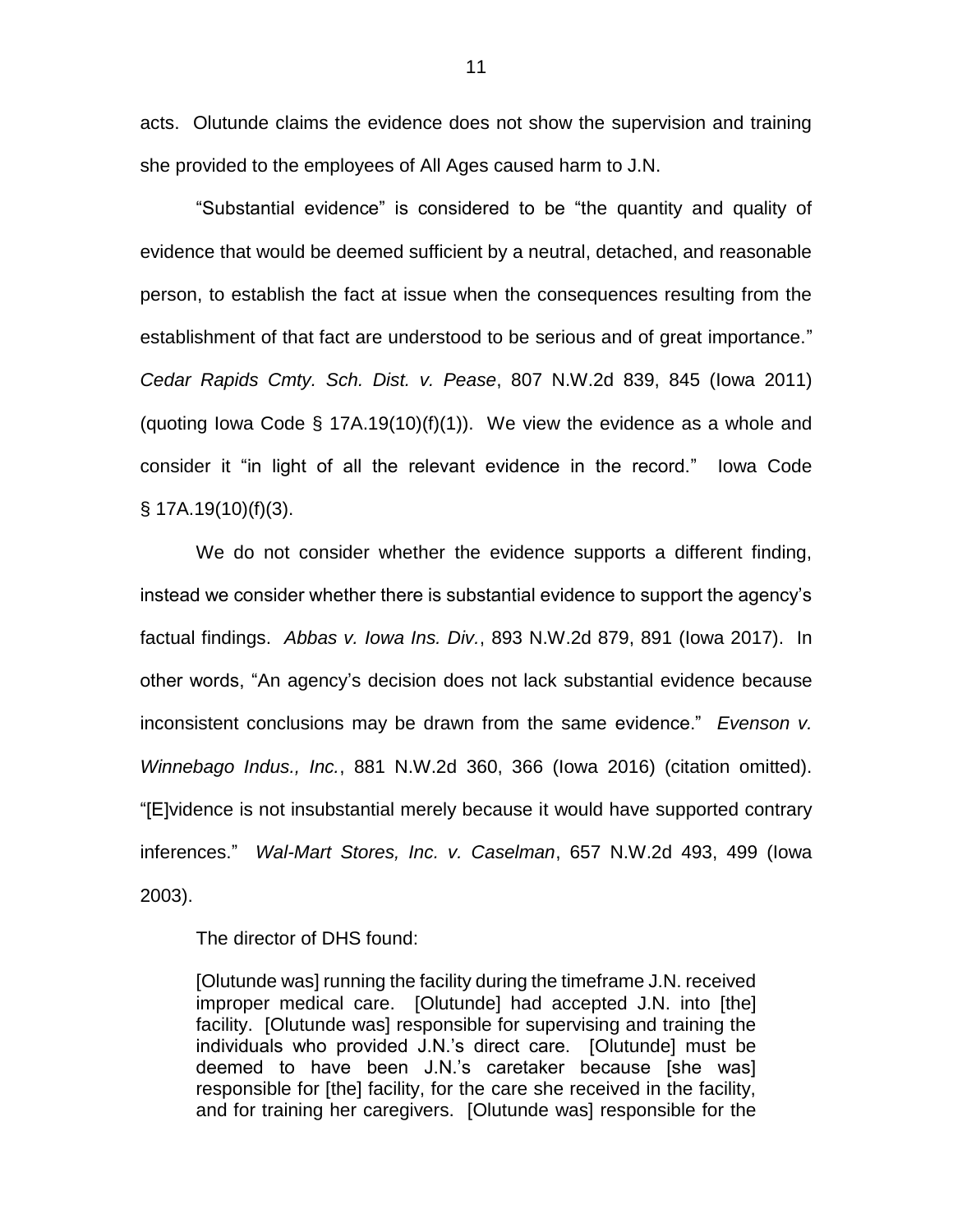fact the facility was run in such a manner there was confusion within the facility over who had direct responsibility for administering J.N.'s medications.

Also, "[a] reasonable and prudent person would have ensured that [J.N.] had adequate medical care, was getting the proper medications, and staff were properly trained."

We determine there is substantial evidence in the record to show staff trained by Olutunde were not consistent in providing medication to J.N. in a timely manner, or at the very least, were not consistent in providing documentation to show whether or not J.N. was receiving her medication as prescribed.<sup>5</sup> There was a very high turnover of employees at All Ages, with the result not all of the employees had adequate training to perform their jobs successfully. During the time J.N. was at All Ages, Olutunde promoted Blackford, who had previously been a youth pastor, to be the administrator who would have supervision over the employees to make sure the patients received the care they needed. The record does not show Blackford had the education or training to supervise the other employees working for All Ages. The promotion of Blackford shows Olutunde was aware the facility needed an outside person to help supervise the employees.

Stephanie Bawek, the program coordinator for REM, testified no one came from All Ages to give J.N. her medication at 2:00 p.m. on more than one occasion. Bawek also testified when REM began giving J.N. her medication at 2:00 p.m., the

<sup>&</sup>lt;sup>5</sup> In our discussion of substantial evidence, we do not address the issue of whether J.N.'s medication was placed in her backpack and whether she had access to the backpack while she was transported between All Ages and REM. There is no evidence J.N. ever accessed the medication or there were any negative consequences from transporting the medication in her backpack. *See* Iowa Code § 235B.2(5)(d); Iowa Admin. Code r. 441— 176.1.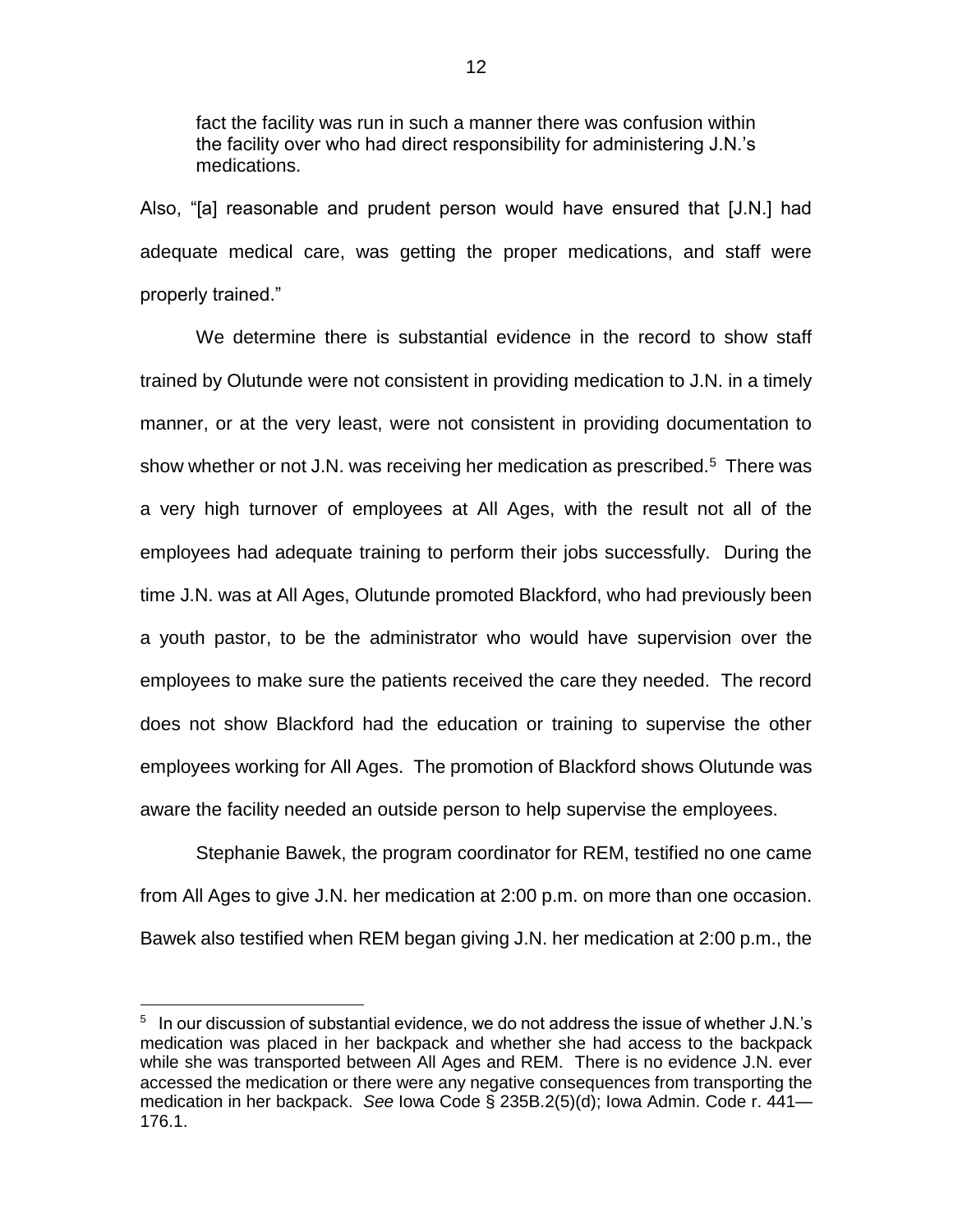bubble packs containing the medication showed not all of J.N.'s medication had been given to her while she was at All Ages. Dr. Timothy Volk testified J.N. would have negative medical effects, such as increased seizures, if she did not receive her medication. Albers testified she believed J.N. had multiple seizures, which was more than normal, during her time at All Ages. J.N. also had uncharacteristic hospitalizations. In addition, she lost weight while she was at All Ages for three months, going from 189 pounds to 123 pounds.

At the administrative hearing, Olutunde testified she owned All Ages. She stated she trained the employees, including training on passing medication. Olutunde testified:

Q. With regard to the proper treatment of people like [J.N.], she was under the care of people you supervised; correct? A. Yes, sir.

Q. And so you were responsible for her care; right? A. Yes, sir.

Q. And you were also responsible for making sure she had the right medical care and medication; correct? A. Yes, sir.

We conclude there is substantial evidence in the record to support DHS's conclusion J.N. did not receive all of her medication as prescribed and this was due to negligent supervision and training by Olutunde. We are cognizant there is contrary evidence in the record, but this does not mean the agency's factual findings are not supported by substantial evidence. *See Evenson*, 881 N.W.2d at 366. "[E]vidence is not insubstantial merely because it would have supported contrary inferences." *Wal-Mart Stores*, 657 N.W.2d at 499.

We affirm the district court's decision affirming the decision of DHS finding Olutunde committed dependent adult abuse of J.N. "as a result of the willful or negligent acts or omissions of a caretaker" depriving her "of the minimum food,